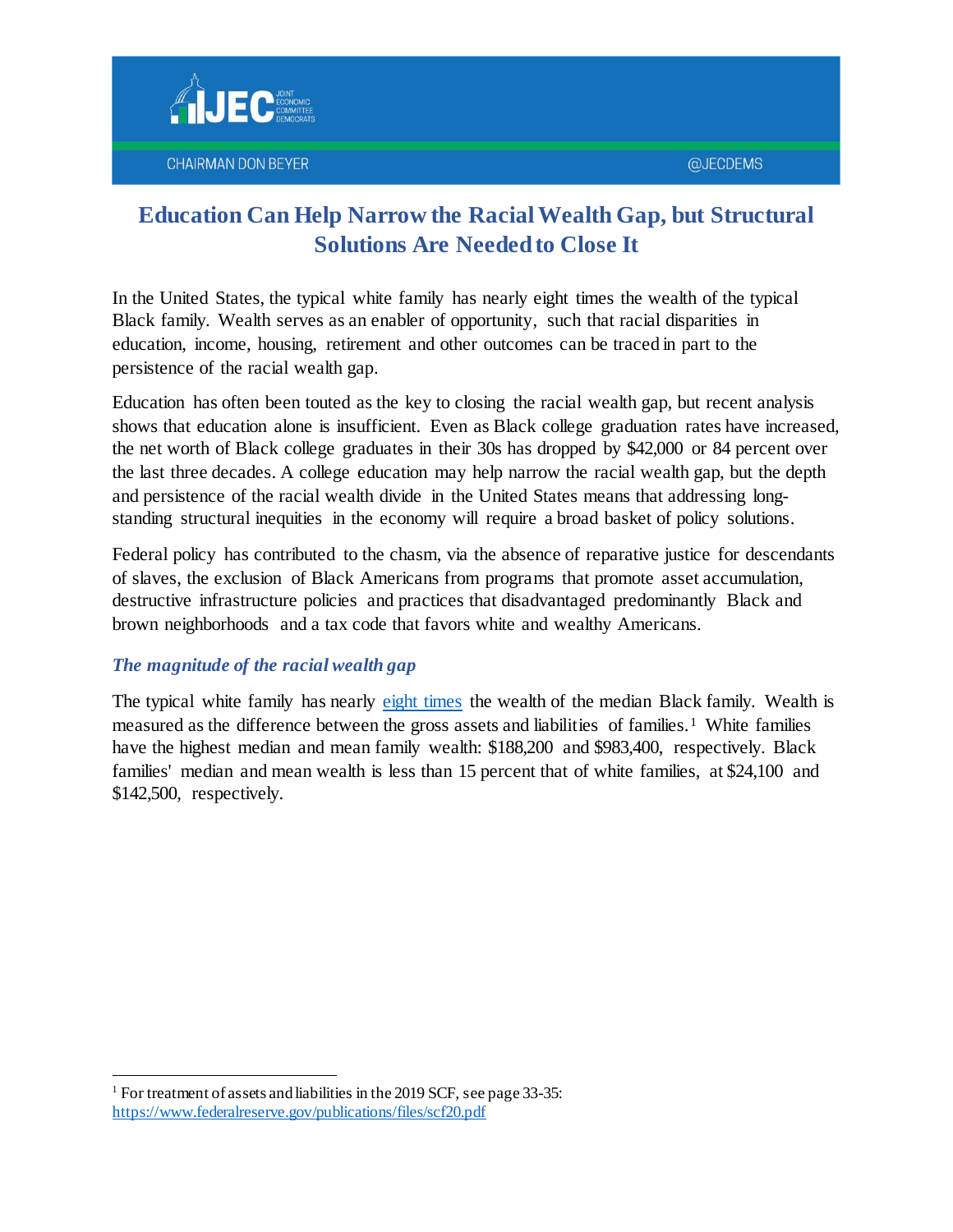

Source: 2019 Survey of Consumer Finances

As can be seen above, the Black-white wealth gap is visible whether comparing mean or median wealth. The difference in the extent of the gap depends on how you measure it, and there are reasons to examine both: The mean, or average, is more sensitive to the concentration of white families at the top of the wealth distribution, so it reflects a wider disparity between Black and white wealth. By contrast, the median, or the "typical" household, is less sensitive to this concentration, and therefore differences reflect a narrower gap. Another way to understand the gap is to look at the share of households with a specific net worth. For example, recent [estimates](https://www.mckinsey.com/featured-insights/diversity-and-inclusion/the-economic-state-of-black-america-what-is-and-what-could-be) show that 16 percent of white households have a net worth above \$1 million, in contrast with a mere 2 percent of Black households.

#### *Recent analysis shows the median wealth of Black college graduates has plunged*

According to a recent analysis of Federal Reserve data by the *[Wall Street Journal](https://www.wsj.com/articles/college-was-supposed-to-close-the-wealth-gap-for-black-americans-the-opposite-happened-11628328602)*, the median net worth for Black households with college graduates in their 30s has fallen from about \$50,000 three decades ago to just \$8,000 today, a real difference of \$42,000. Over the same period, their white peers saw their median net worth grow 17%, from \$118,000 to \$138,000. These Black households have experienced an 86% drop in their wealth position relative to their white peers.

In relative terms, this decline means that the median net worth of households with Black college graduates in their 30s has plunged from nearly half to less than one-tenth the net worth of their white counterparts over the last 30 years (see chart below).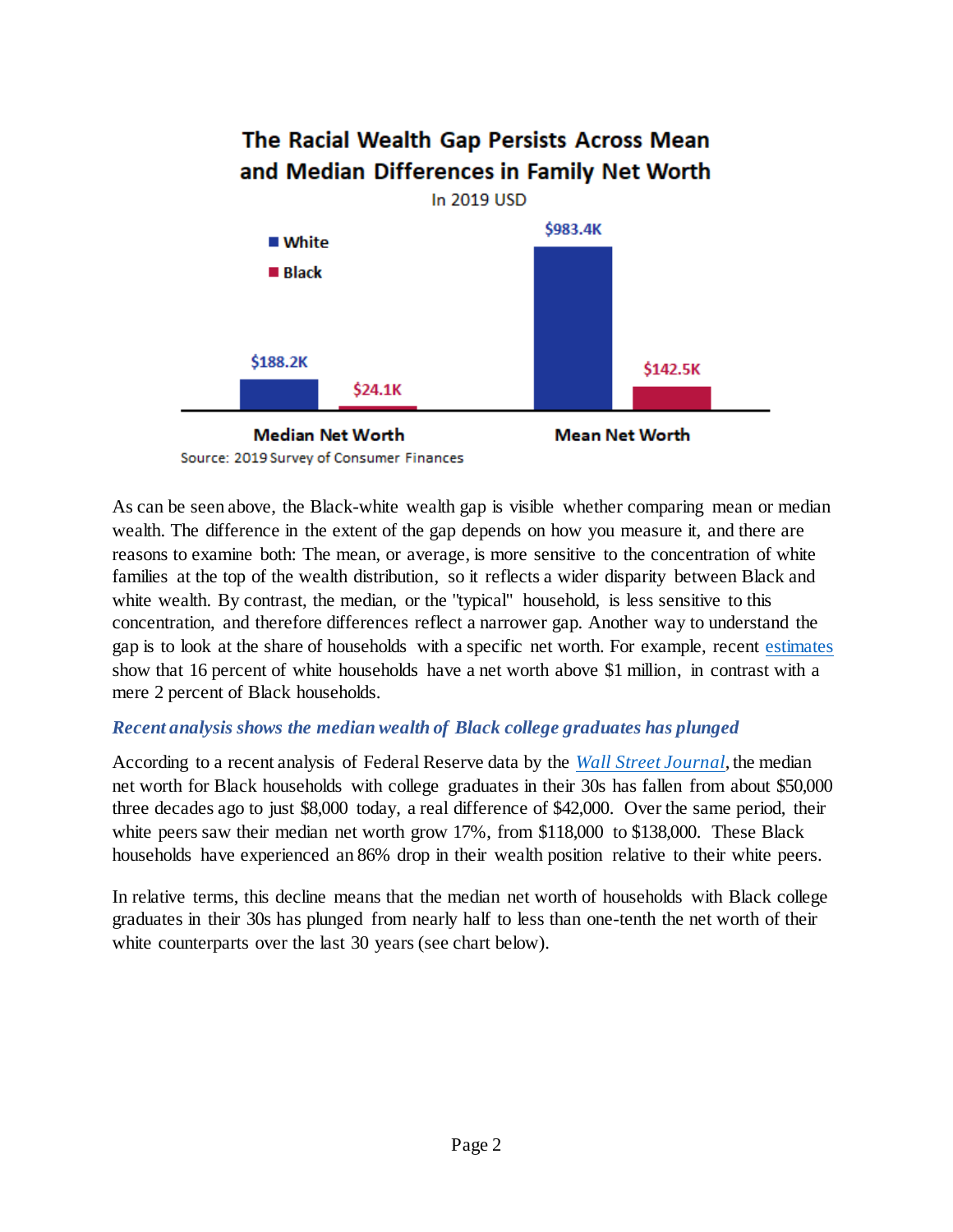## The Plunge in Median Wealth of Young Black **College Graduates Relative to their White Peers**



Black to white ratio of median wealth of households with college graduates in their 30s, 1989-1995 and 2016-2019

Source: JEC Democratic staff calculations, Wall Street Journal analysis of Federal Reserve data

#### *Education may help narrow the gap, but it is insufficient to close it*

Evidence shows that education improves [lifetime earnings,](https://www.oecd-ilibrary.org/sites/ab9c46ef-en/index.html?itemId=/content/component/ab9c46ef-en) and indeed, Black families with a bachelor's degree have greater median wealth than Black families without one. But [a college](https://www.stlouisfed.org/on-the-economy/2021/january/wealth-gaps-white-black-hispanic-families-2019) education [alone cannot close the racial wealth gap,](https://www.stlouisfed.org/on-the-economy/2021/january/wealth-gaps-white-black-hispanic-families-2019) despite the perception that higher education is a great equalizer. While higher educational attainment is generally associated with more accumulated wealth, Black and Hispanic families have less median family wealth than white families with the same education. In fact, in 2019, the typical Black family whose highest level of education was a bachelor's degree had less median wealth than the typical white family whose highest level of education was a high school degree.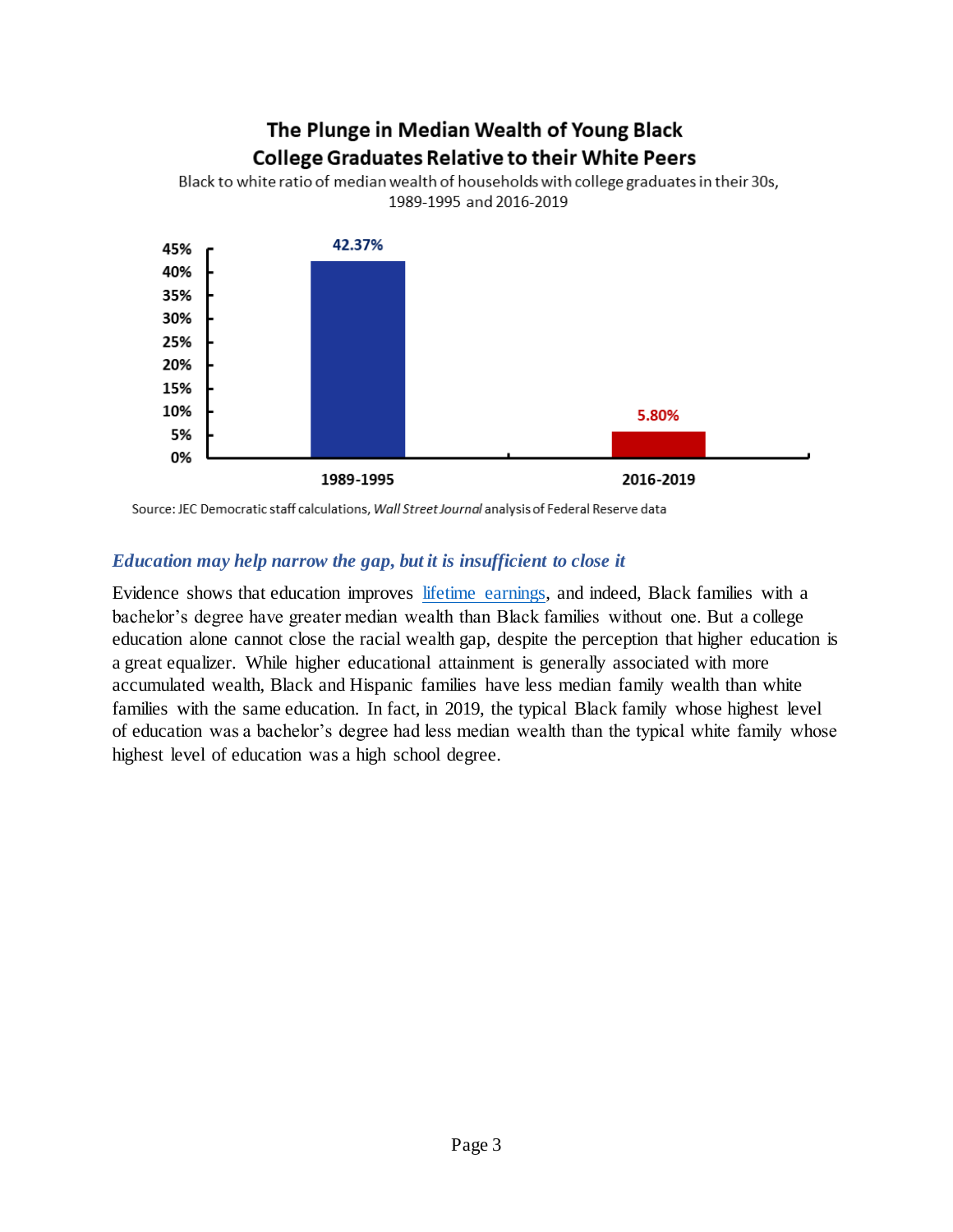

Source: Ana Hernandez Kent and Lowell R. Ricketts, "Wealth Gaps between White, Black and Hispanic Families in 2019," Federal Reserve Bank of St. Louis

This is partly due to the way in which wealth serves as an enabler of opportunity. Because Black students have less family wealth, they are more likely to take on student loans and accumulate student loan debt. They are also more likely than white students to drop out of college because of [financial concerns.](https://socialequity.duke.edu/wp-content/uploads/2020/01/what-we-get-wrong.pdf) Upon entering the labor market, Black graduates also earn less than their white counterparts due to structural barriers in the labor market, like occupational segregation and discrimination, which further [limit their ability to pay off their debt and build wealth.](https://www.jec.senate.gov/public/_cache/files/7cd2b78c-6998-4e27-987f-15dcdd29c996/black-student-loan-debt-final.pdf)

## *Black student debt is higher than white student debt at graduation, and the gap grows over time*

College tuition and fees represent an increasing share of the typical household's income. High tuition costs disproportionally affect Black students, who graduate with more debt on average than their white peers, and the burden grows over time. The average Black college graduate owes about \$23,400 compared to \$16,000 for white graduates. Four years later, the gap triples. According to Emory University Law Professor [Dorothy Brown,](https://www.jec.senate.gov/public/_cache/files/4f6171e5-51b2-46d1-bba9-33cb60343382/dorothy-brown---jec-testimony.pdf) student debt represents about 10% of the racial wealth gap when a college graduate is 25 years old, and then widens to 25% by the age of 30-35.

Even at the top end of the income distribution, Black students have higher student loans (\$4,643, on average) than white students (\$3,835, on average), and Black parents take out larger loans than white parents to help pay for their children's college (\$3,303 and \$1,903, respectively).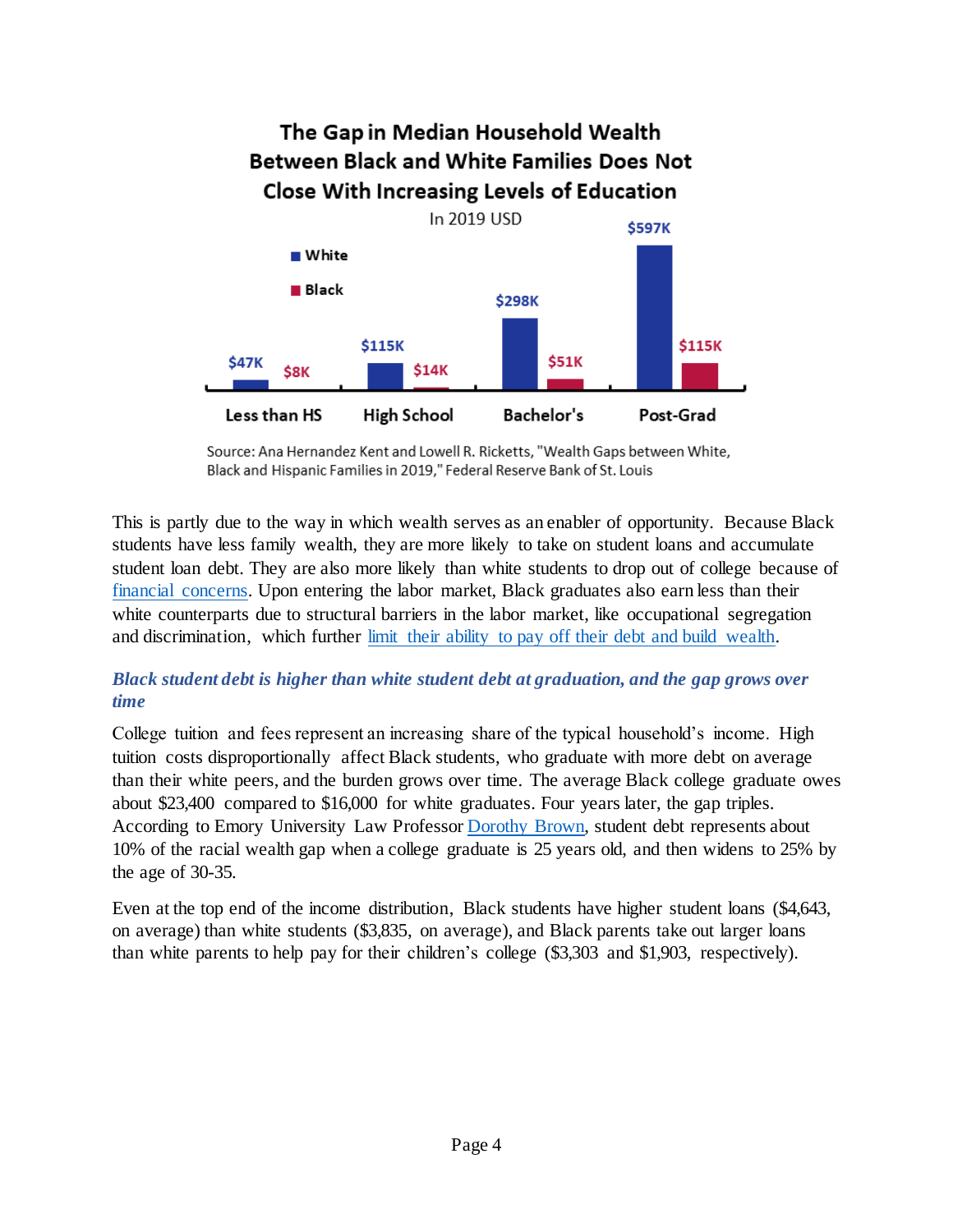

Note: Comparisons in 2019 USD.

These disparities are driven by the rising cost of college and the persistence of the racial wealth gap across generations. Black parents' wealth is tied more [heavily](https://www.memphis.edu/law/documents/brown_final.pdf) to homeownership than to the stock market, which makes them less liquid and less able to finance the costs of higher education for their children. Research that compared Black and white parents in the [highest wealth quintile](http://static1.1.sqspcdn.com/static/f/1212067/26850677/1455150837530/AddoHouleSimon.pdf?token=LUn1AQwONzvRxr0ktAnJ54jGqgc%3D) showed that white parents had \$81,827 in financial assets, such as stock, while Black parents had just \$46,579. White parents had \$154,627 in home equity, while Black parents had just \$92,555. As a result, even Black students whose families are well-off on paper may not have the same access to resources, which contributes to higher student debt on average among Black students than their white peers.

#### *Addressing the student debt crisis would help narrow the racial wealth gap*

The burden of student debt contributes to diminishing returns on higher education for Black students and exacerbates the racial wealth gap. Addressing the student debt crisis would help to narrow the racial wealth divide.

[Recent estimates](https://www.nytimes.com/2021/04/30/business/racial-wealth-gap.html) show that fully erasing all student debt would result in an average Black gain in wealth of \$8,424 and a white gain of \$6,560. This translates into an initial reduction in the racial wealth gap of \$1,864. In the long run, freeing Black graduates from the burden of their student debt also frees up the share of their income that would have gone to servicing debt, creating new opportunities for investment and entrepreneurship. The [Roosevelt Institute finds](https://rooseveltinstitute.org/wp-content/uploads/2021/06/RI_StudentDebtCancellation_IssueBrief_202106.pdf) that the more generous debt forgiveness programs have more progressive impacts, especially for racial and ethnic minorities. This is due to a number of factors, including the fact that wealthy families rely less on student loans to pay for college.

Alternatives to debt forgiveness, like income eligibility cutoffs or income-driven repayment, are less effective at narrowing the racial wealth divide. They can add administrative barriers to lower-income borrowers and do not adequately address the differing roles of wealth and income